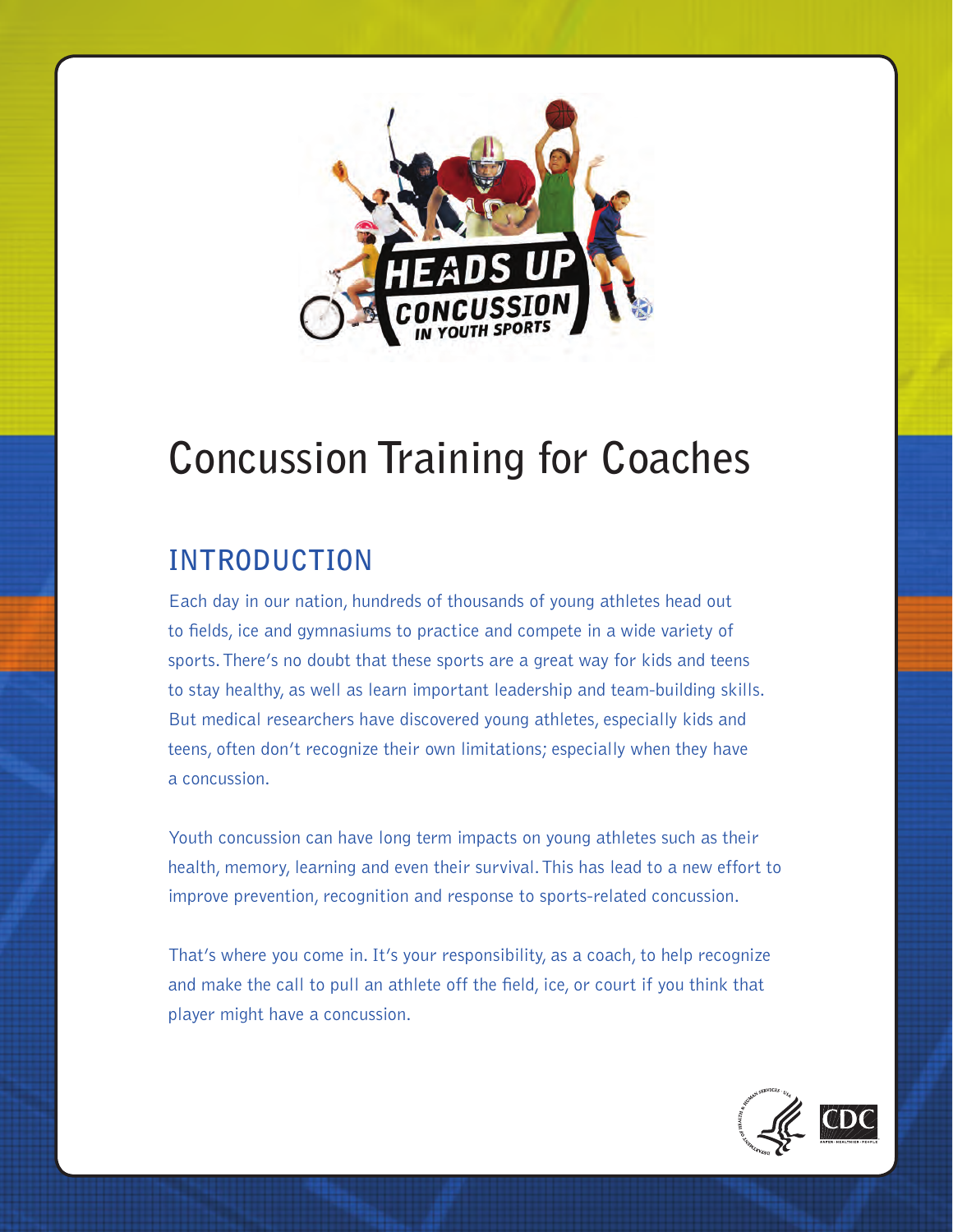## **LESSON 1**

- All concussions are serious.
- Concussions can happen in *any* sport or recreational activity.
- Recognizing and responding properly to concussions when they first occur can help prevent further injury or even death.

#### Understanding Concussion

A concussion is a type of traumatic brain injury or TBI—caused by a bump, blow, or jolt to the head or by a hit to the body that causes your head and brain to move rapidly back and forth.

This sudden movement can literally cause the brain to bounce around or twist in the skull, stretching and damaging the brain cells and creating chemical changes in the brain.

What you might not know is that these chemical changes make the brain more vulnerable to further injury. During this window of vulnerability the brain is more sensitive to any increased stress or injury, until it fully recovers.

Unlike a broken arm, or other injuries that you can feel with your hands or see on an x-ray, you can't see a concussion. It is a disruption of how the brain works. It is not a "bruise to the brain." That is why brain CAT scans and MRIs are normal with most concussions.

#### Causes of Concussion

- A knock to the head from a fall…
- A jolt to the torso from a collision…
- A hit to the head from a stick or ball...

A concussion can occur from any type of contact such as colliding with a player, a goalpost, the ground, or another obstacle. Concussions can also occur outside of sports, ranging from bumping your head on a door to being in a car crash.

Don't be fooled! Even what may seem like a mild bump to the head can actually be serious.

#### Potential Consequences of a Concussion

Concussions affect people differently. While most athletes with a concussion recover quickly and fully, some will have symptoms that last for days, or even weeks. A more serious concussion can last for months or longer.

Not giving the brain enough recovery time after a concussion can be dangerous. A repeat concussion that occurs before the brain recovers from the first—usually within a short time period (hours, days, weeks)—can slow recovery or increase the chances for long-term problems. In rare cases, repeat concussions can result in brain swelling or permanent brain damage. It can even be fatal.

Yes, while rare, permanent brain damage and death are two potential consequences of not identifying and responding to a concussion in a proper or timely manner.

That's why is it *incredibly* important for you to pull an athlete from play if you suspect he or she has a concussion.

### Did You Know?

- Most concussions occur without loss of consciousness.
- Athletes who have, at any point in their lives, had a concussion have an increased risk for another concussion.
- Young children and teens are more likely to get a concussion and take longer to recover than adults.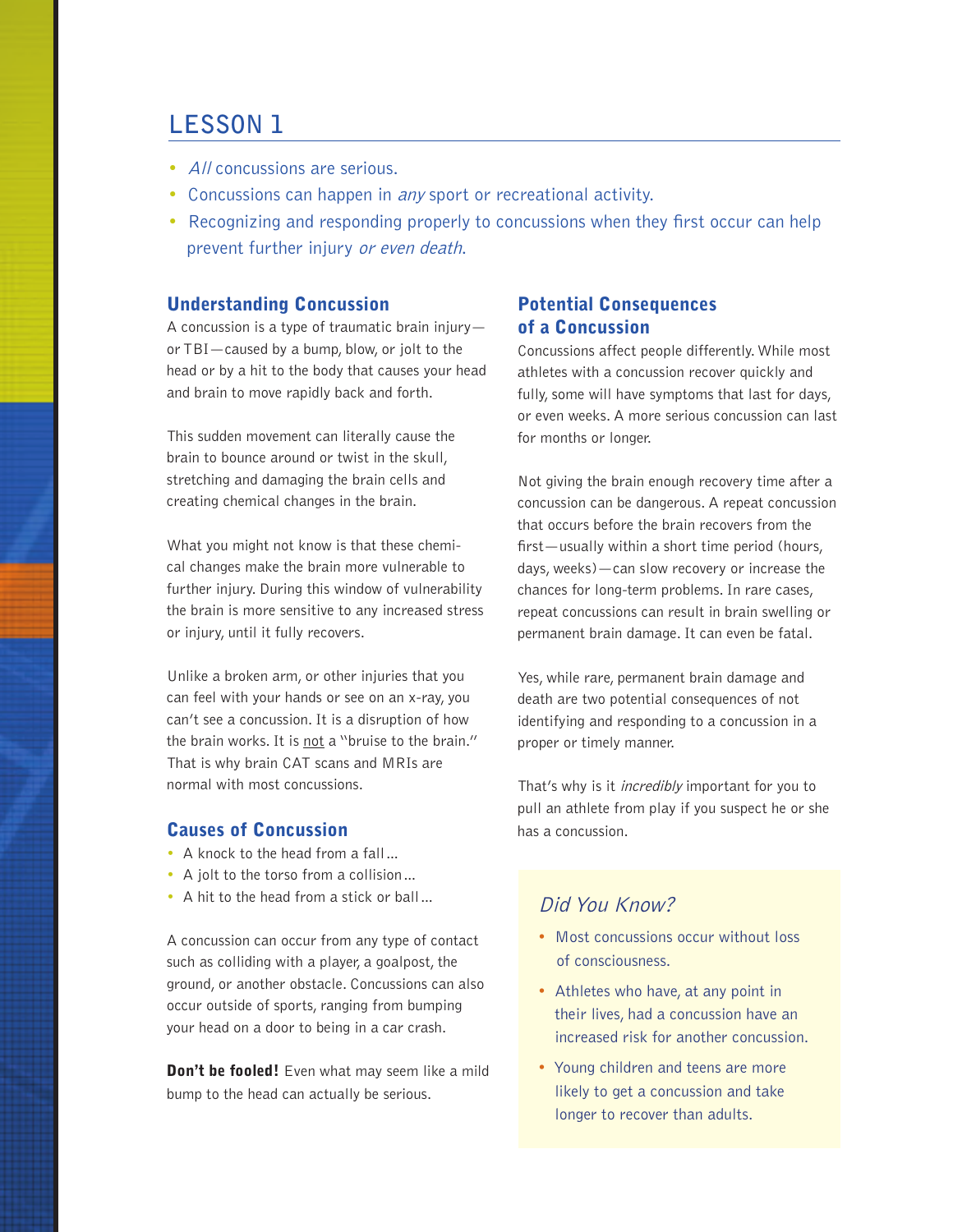## **LESSON 2**

#### What to Watch for

As a coach you're the first defense, ready to jump in to help if something seems "off"—even when an athlete doesn't know it or want to admit it.

Remember, you can't see a concussion, like you can see a broken arm, and there is no one single indicator for concussion. Instead, recognizing a concussion requires watching for different types of signs or symptoms.

So to help recognize a concussion, you should watch for and ask others to report the following two things among your athletes:

 $(1)$  A forceful bump, blow, or jolt to the head or body that results in rapid movement of the head.

 $-$ and $-$ 

 $\mathbf{2}$ ) Any concussion signs or symptoms, such as a change in the athlete's behavior, thinking, or physical functioning.

Keep the following list of signs and symptoms on hand. Athletes who exhibit or report **one or more**  of the signs and symptoms listed below, or simply say they just "don't feel right" after a bump, blow, or jolt to the head or body, may have a concussion.

Signs and symptoms of concussion generally show up soon after the injury. But the full effect of the injury may not be noticeable at first and some symptoms may not show up for hours or days. For example, in the first few minutes the athlete might be slightly confused or appear a little bit dazed, but an hour later they can't recall coming to the practice, game, or event.

So assessthe player, then assess the player again. Make sure that the athlete is supervised for at least one or two hours after you suspect a concussion. Also, talk to the athlete's parents about watching for symptoms at home and when the athlete returns to school.

The key is to keep a list of concussion signs and symptoms in your clipboard, and to use it while repeatedly checking on your athlete with a suspected concussion. You can order CDC's free "Heads Up" materials with concussion signs and symptoms to place on your clipboard for all practices and games, and post in the locker rooms.

| <b>SIGNS OBSERVED BY COACHING STAFF</b>      | <b>SYMPTOMS REPORTED BY ATHLETES</b>       |
|----------------------------------------------|--------------------------------------------|
| Appears dazed or stunned                     | Headache or "pressure" in head             |
| Is confused about assignment or position     | Nausea or vomiting                         |
| Forgets an instruction                       | Balance problems or dizziness              |
| Is unsure of game, score, or opponent        | Double or blurry vision                    |
| Moves clumsily                               | Sensitivity to light                       |
| Answers questions slowly                     | Sensitivity to noise                       |
| Loses consciousness (even briefly)           | Feeling sluggish, hazy, foggy, or groggy   |
| Shows mood, behavior, or personality changes | Concentration or memory problems           |
| Can't recall events prior to hit or fall     | Confusion                                  |
| Can't recall events after hit or fall        | Just not "feeling right" or "feeling down" |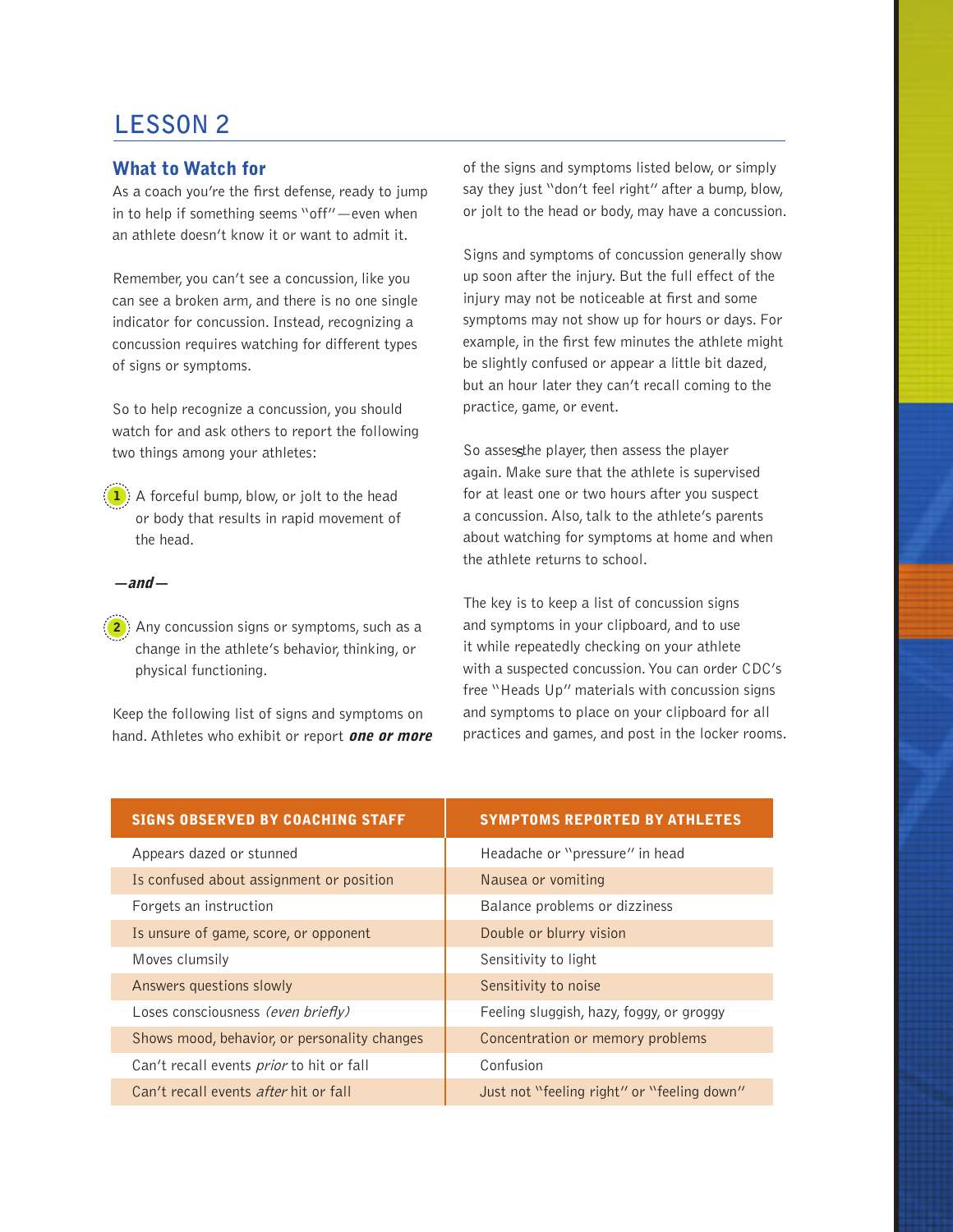#### Danger Signs

If the signs or symptoms get worse, you need to consider it a medical emergency.

In rare cases, a dangerous blood clot may form on the brain in an athlete with a concussion and squeeze the brain against the skull. Call 9-1-1 or take the athlete to the emergency department right away if after a bump, blow, or jolt to the head or body, he or she exhibits **one or more** of the following danger signs:

- One pupil larger than the other
- Drowsiness or inability to wake up
- A headache that gets worse and does not go away
- Weakness, numbness, or decreased coordination
- Repeated vomiting or nausea
- Slurred speech
- Convulsions or seizures
- Inability to recognize people or places
- Increasing confusion, restlessness, or agitation
- Unusual behavior
- Loss of consciousness *(even a brief* loss of consciousness should be taken seriously)

## **LESSON 3**

#### When You Suspect a Concussion

Pulling someone out of the middle of a practice, game, or event is never an easy thing, especially if an athlete tells you that nothing is wrong.

But we know that your top priority is keeping your athletes safe and preparing them for the future both on and off the field.

That's why we encourage you to follow these steps, which are part of CDC's "Heads Up" fourstep action plan:

 $\left( \textbf{1} \right)$  Remove the athlete from play. Look for the signs and symptoms of a concussion, if your athlete has experienced a bump or blow to the head or body. When in doubt, sit them out.

 $(2)$  Ensure that the athlete is evaluated by a health care professional experienced in evaluating for concussion. Do not try to judge the severity of the injury yourself. Health care professionals have a number of methods that they can use to assess the severity of concussions. As a coach, recording the following information can help health care professionals in assessing the athlete after the injury:

- Cause of the injury and force of the hit or blow to the head or body
- Any loss of consciousness (passed out/ knocked out) and if so, for how long
- Any memory loss immediately following the injury
- Any seizures immediately following the injury
- Number of previous concussions (if any)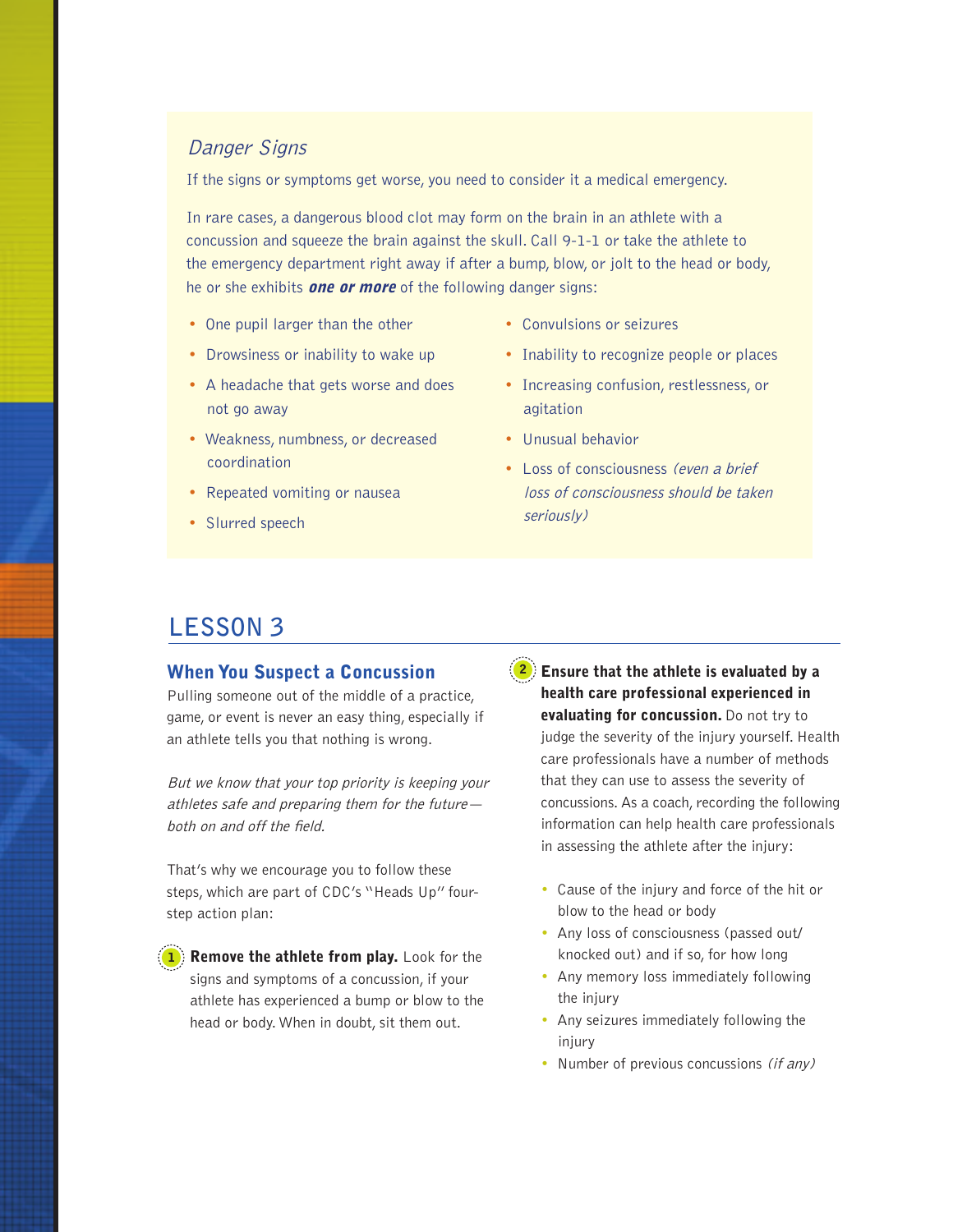Inform the athlete's parents or guardians about the possible concussion and give them the CDC fact sheet on concussion for parents. This fact sheet can help parents monitor the athlete for sign or symptoms that appear or get worse once the athlete is at home or returns to school.

Keep the athlete out of play the day of the injury and until a health care professional, experienced in evaluating for concussion, says it's OK for the athlete to return. In the case of suspected concussion, the decision about when to return to practice or play is a medical decision.

#### "Toughing it Out" isn't Strong— It's Dangerous

Sometimes people believe that it shows strength and courage to play when you're injured. Not only is that belief wrong, it can put a young athlete at risk for serious injury.

Don't let others—fans, parents, or teammates pressure you or the injured athlete to continue playing. As you've probably experienced, some athletes may try telling you that s/he is "just fine" or that s/he can "tough it out."

Tell them that taking a time out is *not* a sign of weakness, and that playing with a concussion is dangerous. Don't shy away from sharing this information with parents and other team supporters, either.

## **LESSON 4**

#### Why Take a Time Out?

Resting after a concussion is critical because it helps the brain recover.

Remember those brain cells we talked about earlier that aren't working properly? Well, they need the body's energy to heal. So, if an athlete with a concussion spends that energy exercising, trying to score a goal, or doing other recreational activities, that means there's less energy available to help the brain repair itself.

That's why ignoring concussion symptoms and trying to "tough it out" often makes symptoms worse and can make recovery take longer, sometimes for months. Even activities that involve learning and concentration, such as studying, working on the computer, or playing video games, can cause concussion symptoms to reappear or get worse.

It's up to a healthcare professional to determine if an injured athlete's concussion symptoms have been reduced significantly, and when he or she should slowly and gradually return to daily activities.

Both physical and cognitive activities—such as concentration and learning—should be carefully managed and monitored by a health care professional until they give you and your athlete the green light.

At first, be prepared for your player to offer resistance—the player might feel frustrated, sad, or even angry about having to sit out.

- Talk to them about it.
- Be honest about the risks of getting put back into play too soon.
- Offer your support and encouragement.
- Tell them that as the days go by, they'll feel better.

#### Progressive Return to Activity Program Back to Sports

An athlete should return to sports practices under the supervision of an appropriate health care professional. When available, be sure to work closely with your team's certified athletic trainer.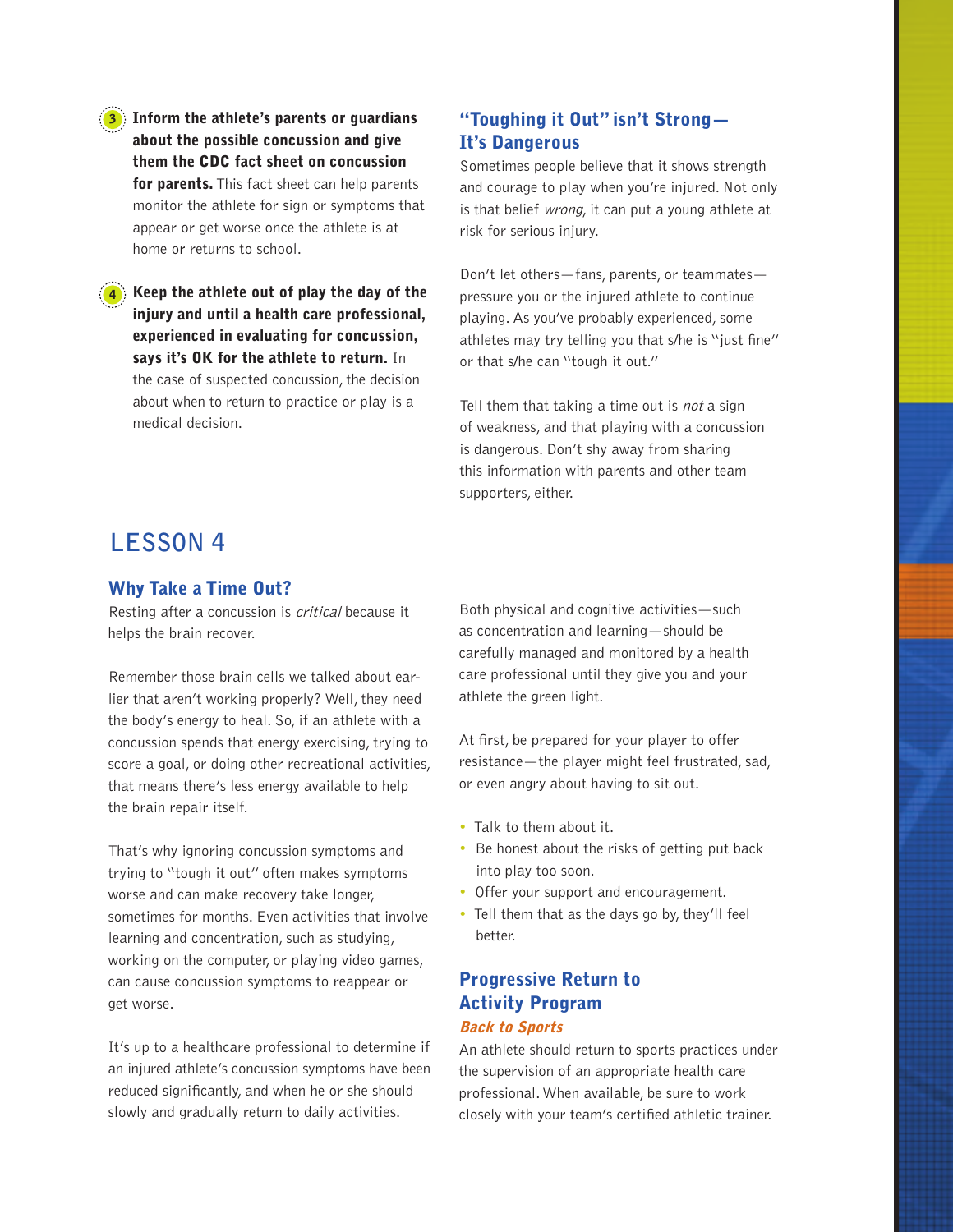There are five gradual steps that you and the health care professional should follow to help safely return an athlete to play. Remember, this is a gradual process. These steps should not be completed in one day, but instead over days, weeks, or months.

- **Step 1** Begin with light aerobic exercise, but only to increase an athlete's heart rate. This translates into 5 to 10 minutes on an exercise bike, walking, or light jogging. There should be no weight lifting, jumping or hard running at this point.
- **Step 2** Add activities that increase an athlete's heart rate, and incorporate limited body or head movement. This includes moderate jogging, brief running, moderate-intensity stationary biking, and moderate-intensity weightlifting (reduced time and/or reduced weight from your typical routine).
- **Step 3** Bump it up a notch to heavy, non-contact physical activity. This includes sprinting/ running, high-intensity stationary biking, the player's regular weightlifting routine, and non-contact sport-specific drills (in 3 planes of movement).
- **Step 4** Reintegrate the athlete in practice sessions, even full contact in controlled practice if appropriate for the sport.
- **Step 5** Put him or her back into play.

During each step, keep your eyes open for returning symptoms, including fuzzy thinking and concentration. Any symptoms need to be reported to the athlete's health care professional. If an athlete's symptoms come back, or s/he exhibits new symptoms with this increased activity, stop these activities and take it as a sign that the athlete is pushing him/herself too hard.

After additional rest, and an ok from their health care professional, the athlete may start over again at Step 1.

The athlete should only graduate to the next level of activity if s/he does not experience concussion symptoms.

#### Back to the Books

Supporting a student recovering from a concussion requires a collaborative approach among school professionals, health care professionals (including a certified athletic trainer), parents, and students.

Not only can they help ease the transition, and make accommodations for a student if needed, they can also keep an eye out for problems like inability to pay attention, remember or learn new information; inappropriate or impulsive behavior during class; or other concussion symptoms such as fatigue or headaches.

Students who return to school after a concussion may need to:

- Take rest breaks as needed,
- Spend hours at school,
- Be given more time to take tests or complete assignments,
- Receive help with schoolwork, and/or
- Spend less time on the computer, reading, or writing.

As the student's symptoms decrease, the extra help or support can be gradually removed.

#### Remember

Concussions affect people differently. While most athletes with a concussion recover quickly and fully, some will have symptoms that last for days, or even weeks. A more serious concussion can last for months or longer.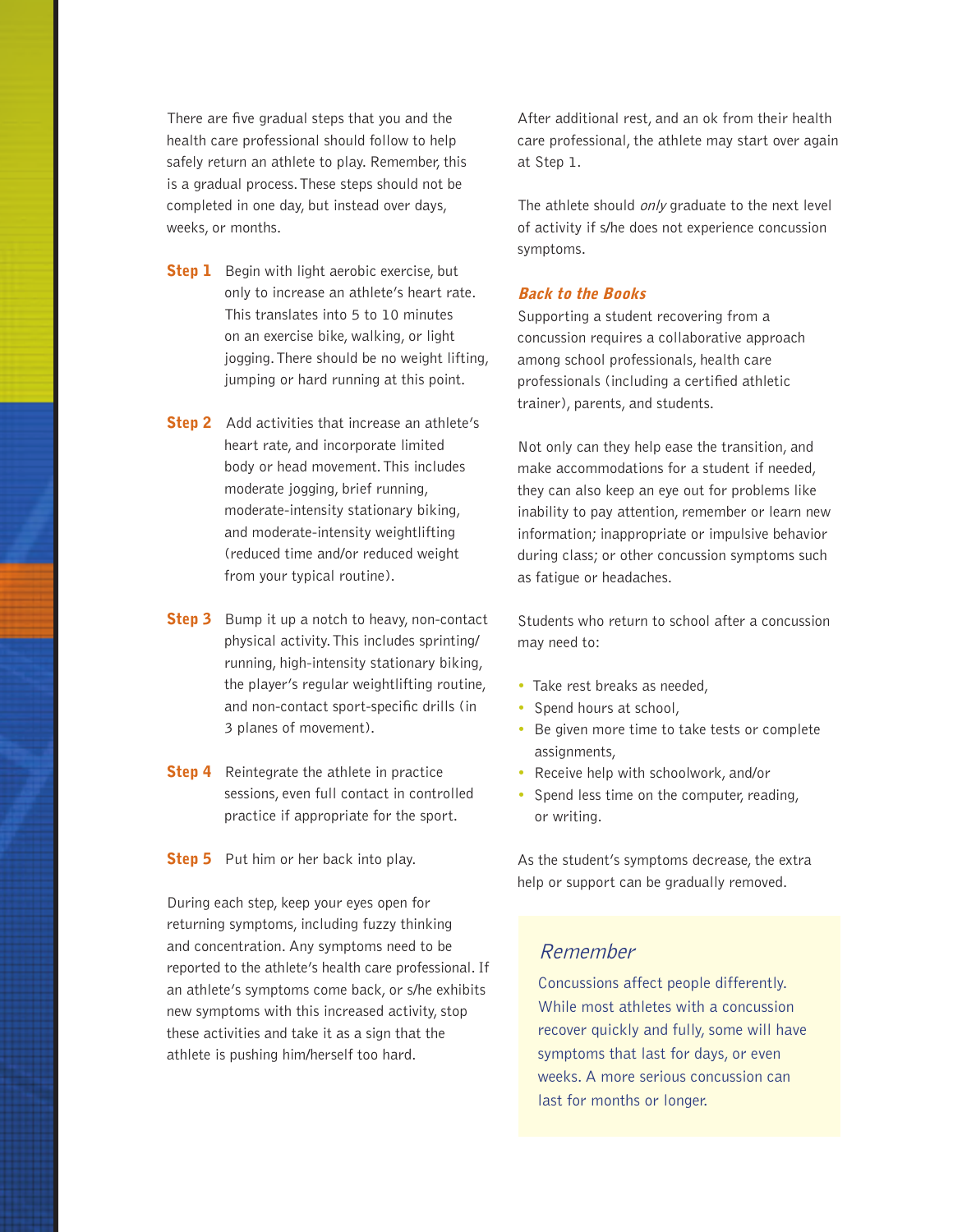## **LESSON 5**

By taking this training—and taking concussions seriously—you've shown your dedication to your athletes and their safety.

Now, it's time to take what you've learned to your coaching staff, team, parents, school professionals, and community. Generating the support you'll need when it comes to identifying and responding to a concussion now will help later when you need to pull out an athlete because you suspect a concussion.

Use the following preparedness checklists to guide you through pre- , mid- , and post-seasons.

#### Pre-season Checklist

- Check with your league, school, or district about concussion policies.
- Concussion policy statements should include the school or league's commitment to safety, a brief description of concussion, and information on when athletes can safely return to play. Parents and athletes should sign the concussion policy statement at the beginning of each sports season.
- Win the support and involvement of other school or league officials—such as principals, certified athletic trainers, other coaches, school nurses, and parent-teacher associations—to help ensure that school rules and concussion policies are in place before the first practice.

#### Create a concussion action plan.

• To ensure that concussions are identified early and managed correctly, have an action plan in place before the season starts. You can use the "Heads Up" four-step action plan and include it in your league, school, or district's concussion policy.

#### Educate athletes, parents, and other coaches about concussion.

- Dedicate a team meeting to talk about concussion and before the first practice, talk to athletes, parents, other coaches, and league and school officials about the dangers of concussion; potential long-term consequences of concussion; and your concerns as well as your expectations of safe play.
- Show concussion videos available on CDC's website. Pass out concussion fact sheets for athletes and for parents at the beginning of the season, and again if a concussion occurs.
- Remind athletes to *immediately* tell the coaching staff if they suspect that they have a concussion or that a teammate has a concussion.

#### Monitor the health of your athletes.

- Review the signs and symptoms of concussion, and keep the "Heads Up" four-step action plan with you at games and practices. (Carry the "Heads Up" clipboard with you and fill out the pocket card or clipboard sticker so that information about signs, symptoms, and emergency contacts is readily available.)
- Make sure to ask if an athlete has ever had a concussion, and insist that your athletes be medically evaluated and in good condition to participate.
- Prior to the first practice, determine whether your school or league has or would consider conducting pre-season, baseline testing. Also known as neurocognitive tests, these tests help assess brain function (including learning and memory skills, ability to pay attention or concentrate, and how quickly someone can think and solve problems) and can be used again during the season if an athlete has a concussion, to identify the effects of the injury. Identify the appropriate health care professional to run this program.